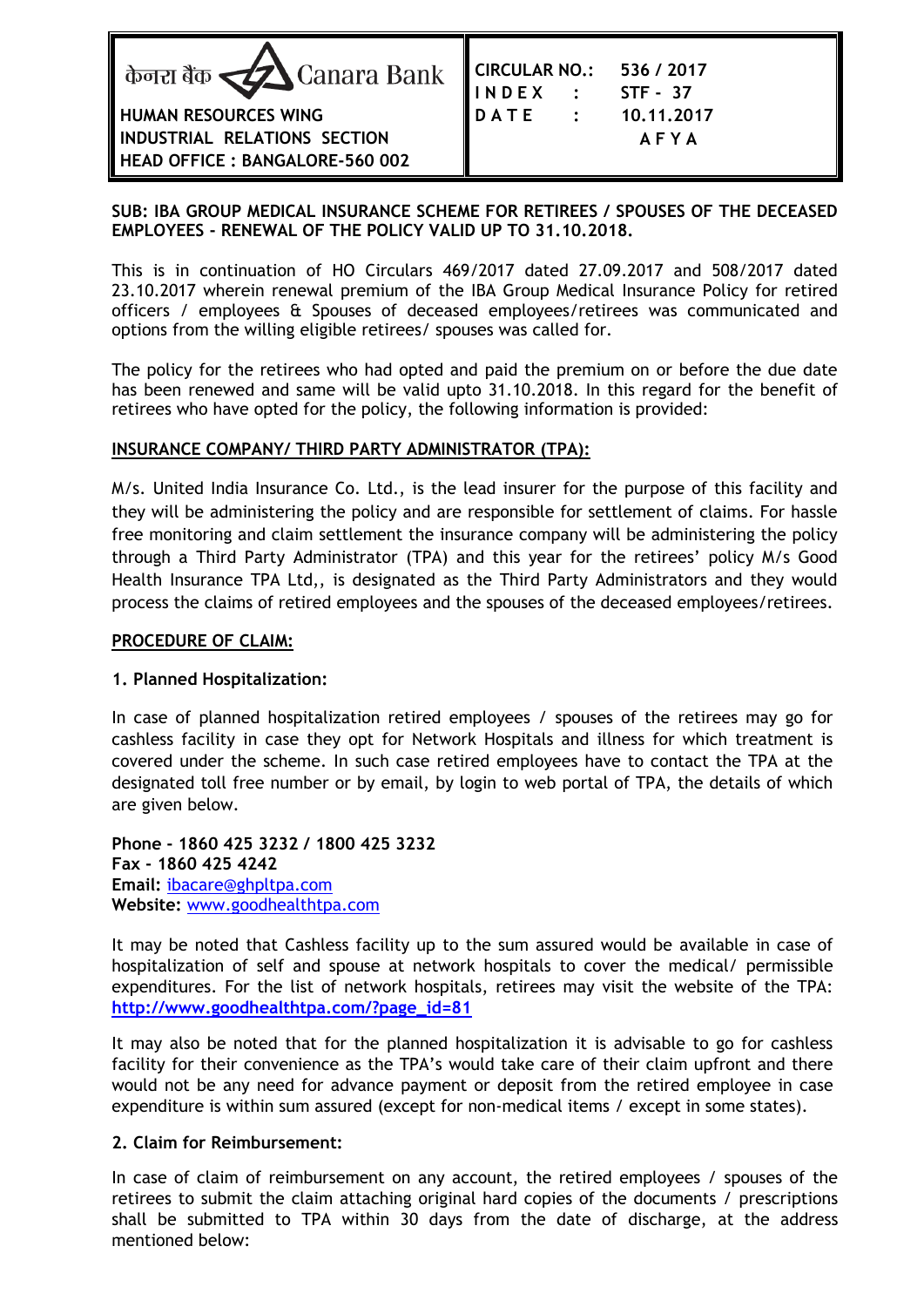**Good Health Insurance TPA Limited 31, 7th Cross, 2nd Main, 1st Stage, Near BDA Complex, Indira Nagar, Bengaluru, Karnataka 560038**

Phone - 1860 425 3232 / 1800 425 3232 Fax - 1860 425 4242 Email: [ibacare@ghpltpa.com](mailto:ibacare@ghpltpa.com)

**In the alternative the documents can be personally delivered to any of the offices of TPA mentioned in the annexure, if it is convenient, otherwise the documents can be sent to the TPA directly as done hitherto, but to the above mentioned address.**

The retired employees to note that, in case of admission to non-network hospitals/ admission to network hospitals but not going for cashless and claiming reimbursement, the intimation of hospitalization shall be submitted to TPA at the earliest, in any case not later than 7 days of hospitalization either by calling on call center numbers or sending email, the details are as under:

Call centre numbers 1860 425 3232 / 1800 425 3232 E mail: claimintimation@ghpltpa.com

#### **CHECK LIST FOR REIMBURSEMENT CLAIM SUBMISSION**:

**In case of hospitalization reimbursement the following documents are required to be submitted:**

- IRDA Prescribed Claim Form duly filled & signed (Provided in the Annexure);
- Original hospital final bill;
- Pre-Numbered / Printed Receipts for payments made to the hospital;
- Complete break-up of the hospital bill;
- Original Detailed Discharge Summary;
- All Investigation reports;
- All medicine bills with relevant prescriptions;
- Operation Theatre Notes in the event of a surgery performed;
- Police FIR / Medico Legal Certificate (MLC) *in case of RTA may be asked on case to case basis*
- Please Submit the invoice / bill from the vendor for the Prosthetic Device used along with sticker for implants used in Cataract, Heart Valve Surgeries, CABG, Abdominal Surgeries, Knee Replacement Surgeries

*\*\* The above list of documents is indicative. In case of any other document requirement as specified by the Insurance company the Documents Team of TPA will contact you on receipt of your claim documents by us.* 

#### **Domiciliary:**

- IRDA Prescribed Claim Form duly filled  $\hat{\mathbf{a}}$  signed (Provided in the Annexure);
- Original Prescription:
	- a. The prescriptions shall be valid till the time if any specifically mentioned by attending doctor.
	- b. Prescriptions without any time limit shall remain valid till 90 day.
	- c. Prescriptions with the time limit of more than 180 days shall require to be re validated after 180 days by the attending doctor.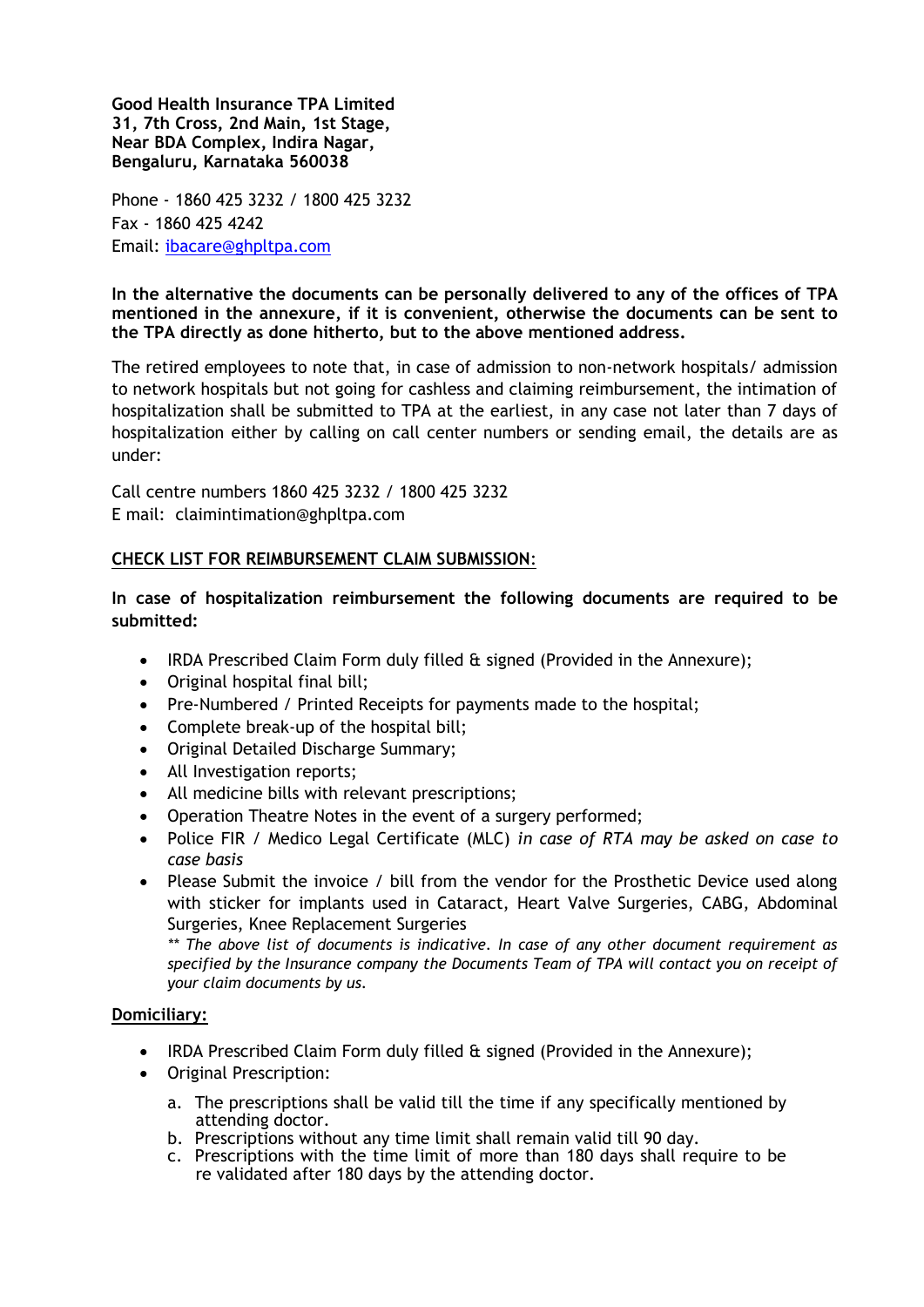# **Period within which Domiciliary Claims to be submitted:**

Bills for Domiciliary Treatment shall be submitted in a bunch for a particular month **on or before the 10th of the succeeding month**

The other details will be made available in the policy document which will be uploaded on the ex-employees' column in Bank's Website once the same is received from the Insurance Company.

## **E-card**

For the purpose of Hospitalization and claiming cashless facility the retired employee require E- Cards which can be downloaded by accessing the above link provided in the web portal of TPA [https://webace.goodhealthtpa.in/default.aspx?Screen=GETECARD.](https://webace.goodhealthtpa.in/default.aspx?Screen=GETECARD) The E Cards will be shortly available once the entire data is uploaded. Till such time the retirees may contact TPA on the phone numbers given below in case of any emergency.

The access to the portal will allow the retired employees to, track claim status in real-time, view e-card & download, also access claims history / medical records in digital format, submission of claim for reimbursement etc. For an easy access of portal a link is provided at the bottom of Home Page of Canara Bank Website i.e. [www.canarabank.com u](http://www.canarabank.com/)nder the head employees/ex employees  $\rightarrow$  mediclaim login.

#### **24 x 7 Call Centre Number:**

A dedicated number has been provided for the purpose of hospitalization and its related queries, assistance to the retired employees if they are not tech savvy is as under:-

1860 425 3232

#### **Escalation Matrix:**

Call Centre – 1860 425 3232 Account Manager - 95354 66388 – [ibacare@ghpltpa.com](mailto:ibacare@ghpltpa.com) Level One – 77609 81650 – [bangalore@ghpltpa.com](mailto:bangalore@ghpltpa.com) Level Two – 080 4152 1384 – [dr.navya@ghpltpa.com](mailto:dr.navya@ghpltpa.com) Level Three – 88613 86808 – [ali.raza@ghpltpa.com](mailto:ali.raza@ghpltpa.com)

The retired employees / spouses of the deceased employees who are enrolled under the policy are advised to avail the benefit of the above.

The contents of this circular shall be brought to the notice of all retired employees / spouses of the deceased employees who have opted for the scheme.

**K VIRUPAKSHA GENERAL MANAGER**